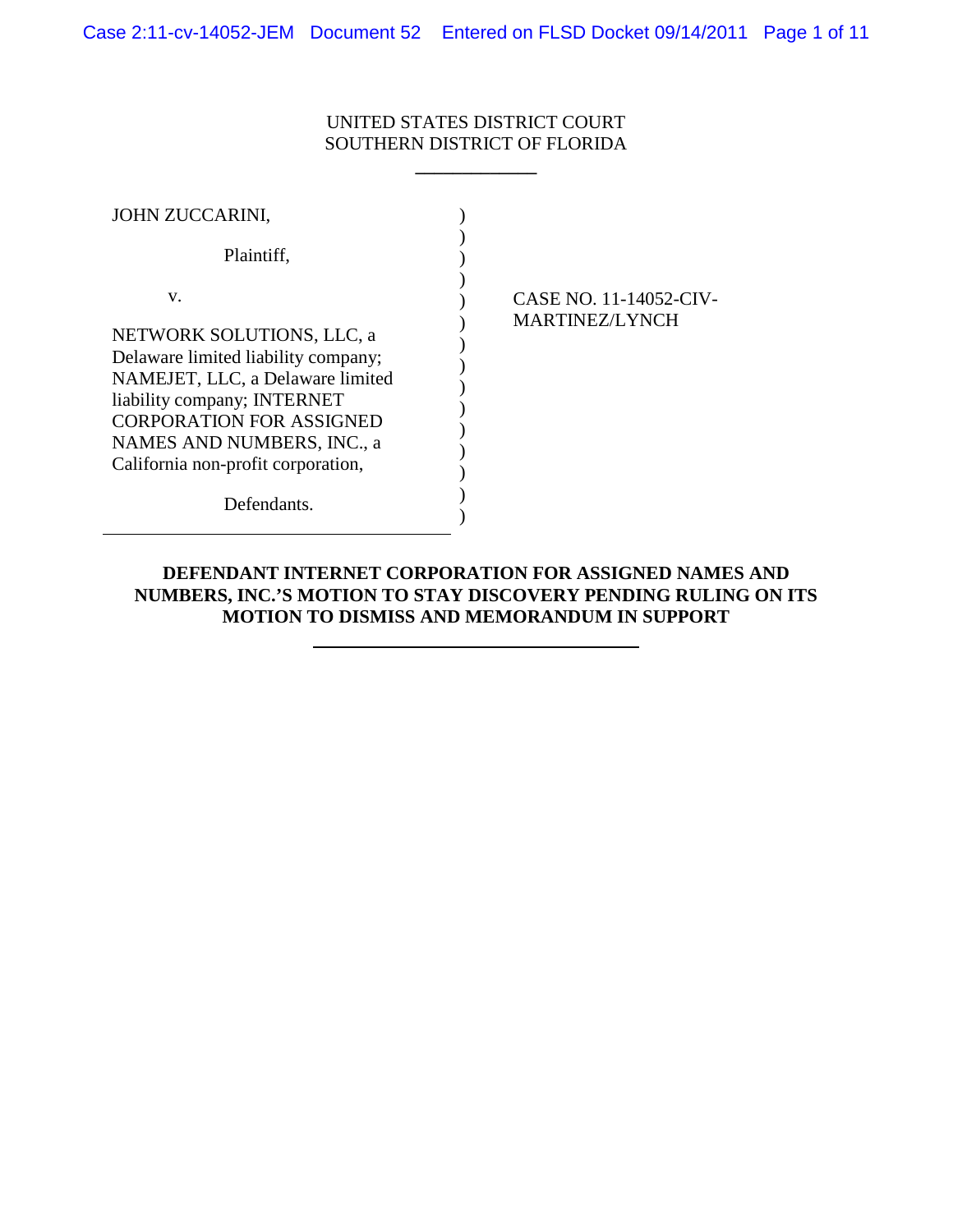## **I. INTRODUCTION**

Defendant Internet Corporation for Assigned Names and Numbers, Inc. ("ICANN") hereby moves this Court for an order staying discovery pending resolution of ICANN's motion to dismiss plaintiff's amended complaint for lack of personal jurisdiction, improper venue, and for failure to state a claim against ICANN ("motion to dismiss") (Dkt. No. 19). Discovery should be stayed for two independent reasons.

First, ICANN is a California corporation with no contacts with the State of Florida. As such, ICANN moved to dismiss plaintiff's amended complaint on the ground that it is not, as a matter of constitutional due process, subject to jurisdiction in this forum. Because a favorable resolution of ICANN's motion to dismiss on this basis would eliminate the need for discovery, good cause exists to stay discovery pending resolution of ICANN's motion to dismiss.

Second, ICANN also moved to dismiss plaintiff's amended complaint pursuant to Federal Rule of Civil Procedure  $12(b)(6)$ , for failure to state a claim against ICANN. The law is undisputed: "Facial challenges to the legal sufficiency of a claim or defense, such as a motion to dismiss based on failure to state a claim for relief, should . . . be resolved *before* discovery begins." *Chudasama v. Mazda Motor Corp*., 123 F.3d 1353, 1367 (11th Cir. 1997) (emphasis added) ("*Chudasama*"). Clear Eleventh Circuit precedent requires a stay pending resolution of ICANN's dispositive motion to dismiss.

Pursuant to Local Rule 7.1(a)(3), on August 31, 2011, counsel for ICANN met and conferred with plaintiff in a good faith effort to resolve the issues presented in this motion, but plaintiff would not agree to stay discovery pending resolution of ICANN's motion to dismiss.

- 1 -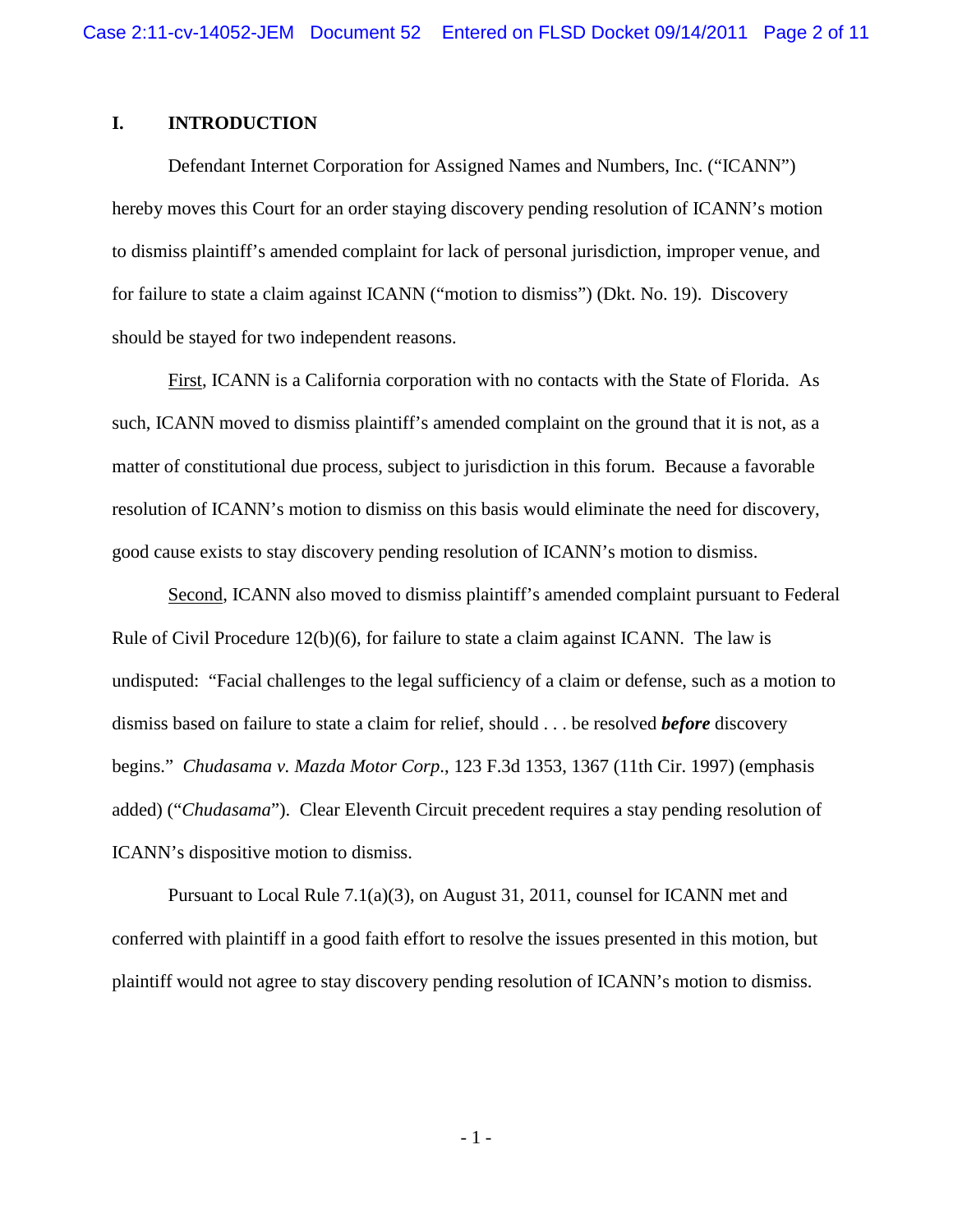## **II. PROCEDURAL BACKGROUND**

Plaintiff John Zuccarini filed his amended complaint for negligence against Defendants ICANN, Network Solutions, LLC, and NameJet, LLC on February 14, 2011. ICANN was served with the amended complaint on March 1,  $2011<sup>1</sup>$ 

On March 22, 2011, ICANN moved to dismiss plaintiff's amended complaint for lack of personal jurisdiction, improper venue, and for failure to state a claim against ICANN. (Dkt. No. 19).<sup>2</sup> Plaintiff filed his opposition to ICANN's motion to dismiss on April 8, 2011 (Dkt. No. 32) and ICANN filed its reply brief on April 18, 2011. (Dkt. No. 40). ICANN's motion to dismiss is still pending before this Court.

On August 27, 2011, plaintiff served ICANN with 25 special interrogatories. Each interrogatory is directed to the merits of plaintiff's negligence claim against ICANN. *See* Exhibit 1 (25 Special Interrogatories Directed to ICANN). None of the interrogatories is tailored in any fashion to seek jurisdictional discovery or otherwise address the merits of ICANN's pending motions to dismiss.

### **III. DISCUSSION**

### **A. The Court Has The General Power To Stay Discovery.**

Pursuant to the Federal Rules of Civil Procedure, a court has the discretion to stay discovery for "good cause shown." Fed. R. Civ. P. 26(c)(1). A party shows good cause for a stay of discovery where disposition of a motion could "entirely eliminate the need for such discovery." *McCabe v. Foley*, 233 F.R.D. 683, 685 (M.D. Fla. 2006) (internal quotation omitted); *see also Petrus v. Bowen*, 833 F.2d 581, 583 (5th Cir. 1987) ("A trial court has broad

<sup>&</sup>lt;sup>1</sup> ICANN was never served with plaintiff's original complaint, as Plaintiff filed and served his amended complaint before effectuating service of the original complaint on ICANN.

<sup>&</sup>lt;sup>2</sup> Defendants NameJet, LLC and Network Solutions, LLC likewise filed motions to dismiss plaintiff's amended complaint. *See* Dkt. Nos. 13 and 14, respectively.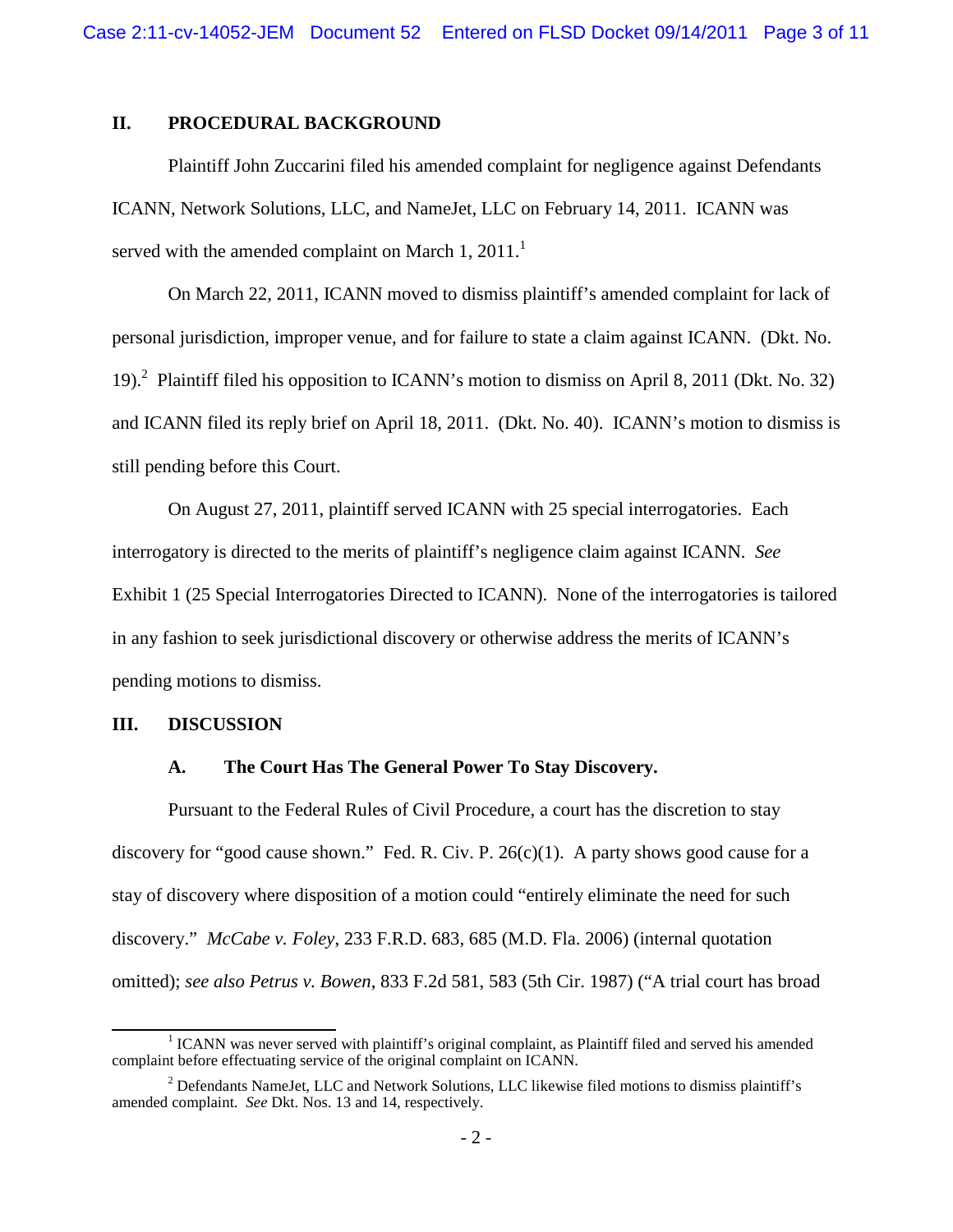discretion and inherent power to stay discovery until preliminary questions that may dispose of the case are determined."); *Anderson v. United States Attorneys Office*, No. CIV. A. 91-2262, 1992 WL 159186, at \*1 (D.D.C. June 19, 1992) ("It is well settled that discovery is generally considered inappropriate while a motion that would be thoroughly dispositive of the claims in the Complaint is pending."); *Chavous v. District of Columbia Fin. Responsibility & Mgmt. Assistance Auth*., 201 F.R.D. 1, 2 (D.D.C. 2001) ("A stay of discovery pending the determination of a dispositive motion is an eminently logical means to prevent wasting the time and effort of all concerned, and to make the most efficient use of judicial resources.").

Courts have routinely held that it is appropriate to stay discovery where personal jurisdiction is at issue. *See, e.g., Mvisible Techs., Inc. v. Mixxer, Inc.*, No. 06-61792-CIV-COHN, 2007 WL 809677 (S.D. Fla. March 15, 2007 ("*Mvisible Techs.*") (granting defendants' motion to stay discovery pending resolution of motion to dismiss for lack of personal jurisdiction, subject to order permitting limited discovery on issues relevant to jurisdictional inquiry); *see also Amerital Inns v. Moffat Bros. Plastering, L.C.*, No. CV 06-359-S-EJL, 2007 WL 1792323 (D. Idaho June 20, 2007) (stay of discovery is appropriate until resolution of defendant's motion to dismiss for lack of personal jurisdiction). A stay pending resolution of a motion to dismiss for lack of personal jurisdiction is particularly appropriate because the basis of the motion is that the lawsuit should not proceed in this forum as a matter of constitutional due process.

In addition, the district court is given broad discretion to stay discovery pending its decision on a motion challenging the legal sufficiency of a claim. The Eleventh Circuit has repeatedly instructed:

> Facial challenges to the legal sufficiency of a claim or defense, such as a motion to dismiss based on failure to state a claim for

> > - 3 -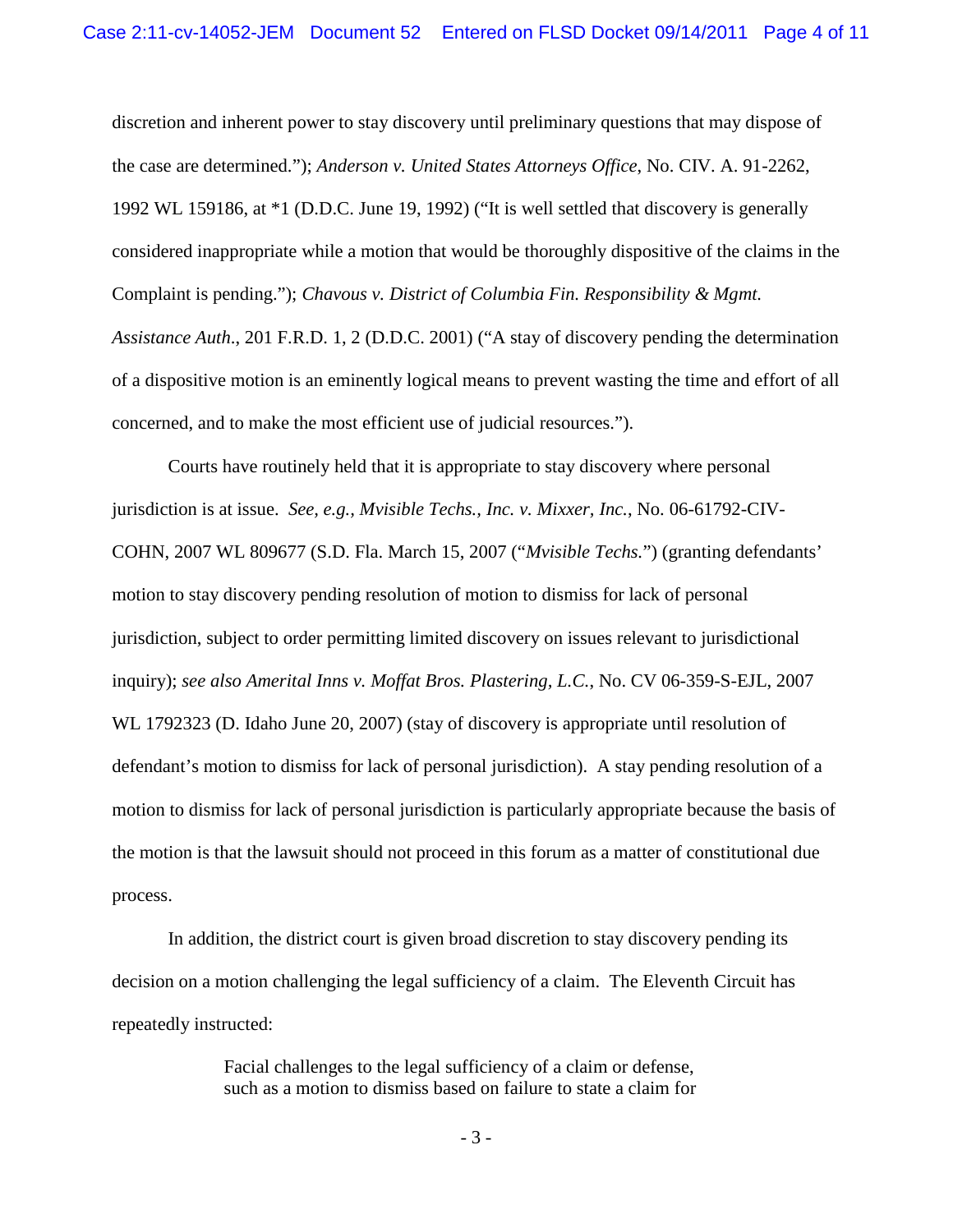relief, should . . . be resolved *before* discovery begins. Such a dispute always presents a purely legal question; there are no issues of fact because the allegations contained in the pleading are presumed to be true. Therefore, neither the parties nor the court have any need for discovery before the court rules on the motion.

*Chudasama*, 123 F.3d at 1367; *see also Cheshire v. Bank of America, NA*, No. 09-10099, 2009

WL 3497732, at  $*1$  (11th Cir. Oct. 30, 2009) ("[A] plaintiff has no right to discovery upon the filing of a motion to dismiss that raises a purely legal question . . . . Defendants' motions to dismiss raised only legal questions and, therefore, [plaintiff] had no right to discovery.") (Citation omitted). The Eleventh Circuit encourages the district courts to stay discovery in such cases because "[a]llowing a case to proceed through the pretrial processes with an invalid claim that increases the costs of the case does nothing but waste the resources of the litigants in the action before the court, delay resolution of disputes between other litigants, squander scarce judicial resources, and damage the integrity and the public's perception of the federal judicial system." *Chudasama*, 123 F.3d at 1368.

In short, the Eleventh Circuit has (1) clearly indicated that a pending facial attack on a complaint is sufficient grounds to stay discovery, and (2) encouraged district courts to exercise their discretion to resolve facial attacks to a complaint before discovery begins in order to reduce costs to the parties and the Court and to increase efficiency. *See, e.g., Moore v. Potter*, 141 F. App'x 803, 807 (11th Cir. July 8, 2005) (ruling that district court's order staying discovery until ruling on a motion to dismiss was not an abuse of discretion); *Redford v. Gwinnett Cnty. Judicial Circuit*, 350 F. App'x 341, 346 (11th Cir. Sept. 25, 2009) (same). Accordingly, district courts routinely stay discovery under such circumstances. *See, e.g., Staup v. Wachovia Bank, N.A.*, No. 08-60359-CIV-COHN, 2008 WL 1771818, at \*1 (S.D. Fla. April 16, 2008) (granting motion to stay discovery pending resolution of motion to dismiss "because discovery is not needed for the resolution of this Motion and requiring discovery would impose an undue burden on the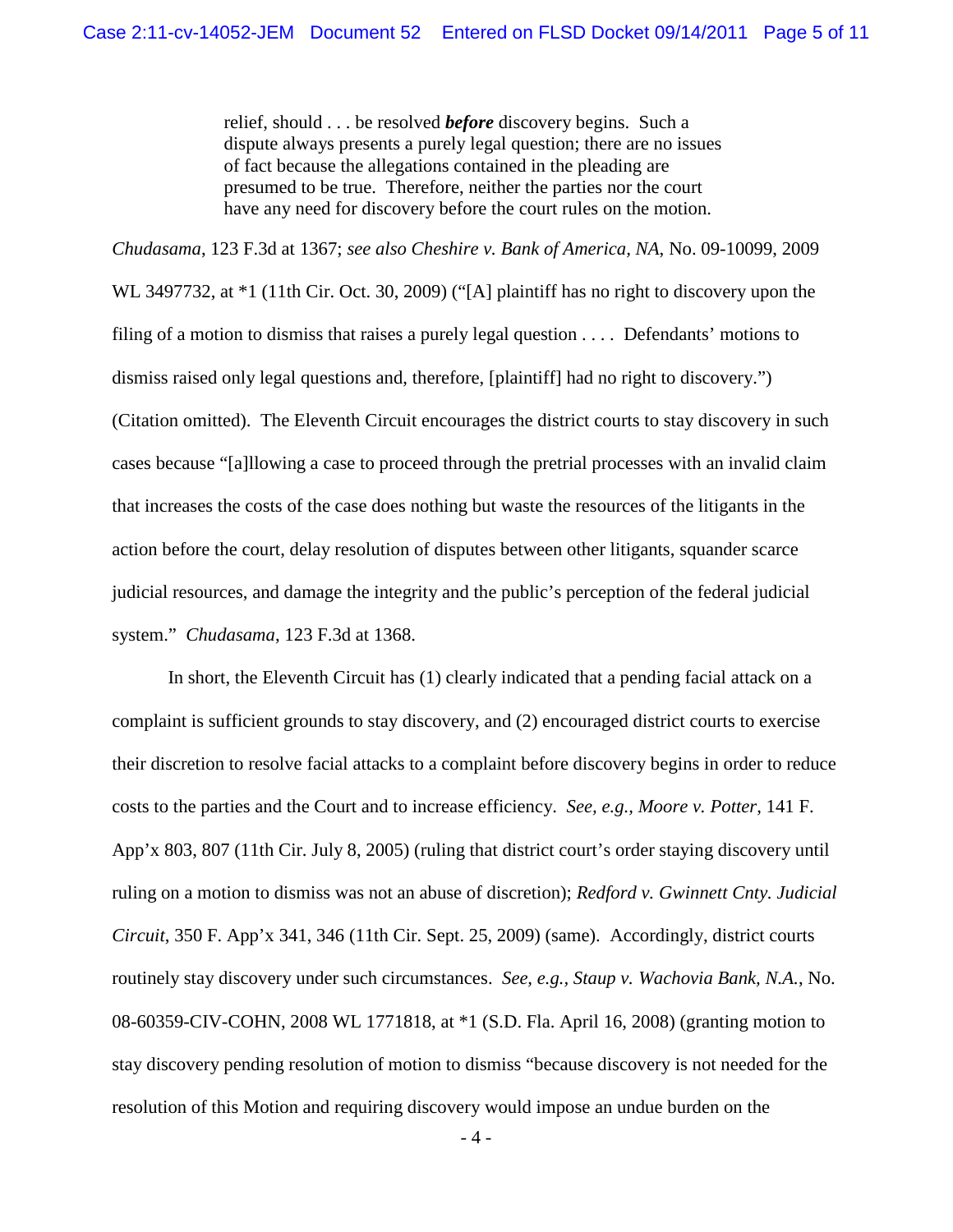Defendant"); *Carcamo v. Miami-Dade Cnty*., No. 03-20870-CIV, 2003 WL 24336368 (S.D. Fla. Aug. 1, 2003).

### **B. Good Cause Exists To Stay Discovery In This Case.**

### **1. ICANN's Motion To Dismiss Demonstrates That This Court Lacks Personal Jurisdiction Over ICANN.**

A party shows good cause for a stay of discovery where disposition of a motion could "entirely eliminate the need for such discovery." *McCabe*, 233 F.R.D. at 685. In its motion to dismiss, ICANN demonstrated that there is no connection between Plaintiff's claims and this forum, or between ICANN and this forum. In particular, ICANN has no employees, assets, bank accounts, real property, personal property, offices, or other facilities in Florida. *See* Declaration of Akram Atallah In Support of ICANN's Motion to Dismiss, ¶¶ 4, 6-8 (Dkt. No. 19-1). ICANN is not licensed to do business in Florida, does not have a registered agent for service of process in Florida, and has no phone numbers or mailing addresses in Florida. *Id*. at ¶¶ 5, 9-10. ICANN does not collect fees directly from domain name registrants, such as plaintiff, and has no contracts with plaintiff. *Id*. at ¶¶ 3, 13. Finally, ICANN's website, which is operated from web servers physically located in Southern California and Virginia, does not offer anything for sale. *Id*. at ¶ 14.

As set forth in the motion to dismiss, ICANN could not reasonably anticipate being haled into court in Florida, and to do so would offend the traditional notions of fair play and substantial justice. Under these circumstances, this Court should not require ICANN to participate in overly burdensome discovery concerning the substance of plaintiff's claims pending its decision on the dispositive motion to dismiss. Indeed, if granted, ICANN's motion to dismiss will dispose of all claims against ICANN. That said, it makes little sense for the parties to engage in time consuming and expensive – yet potentially unnecessary – discovery when the ruling on

- 5 -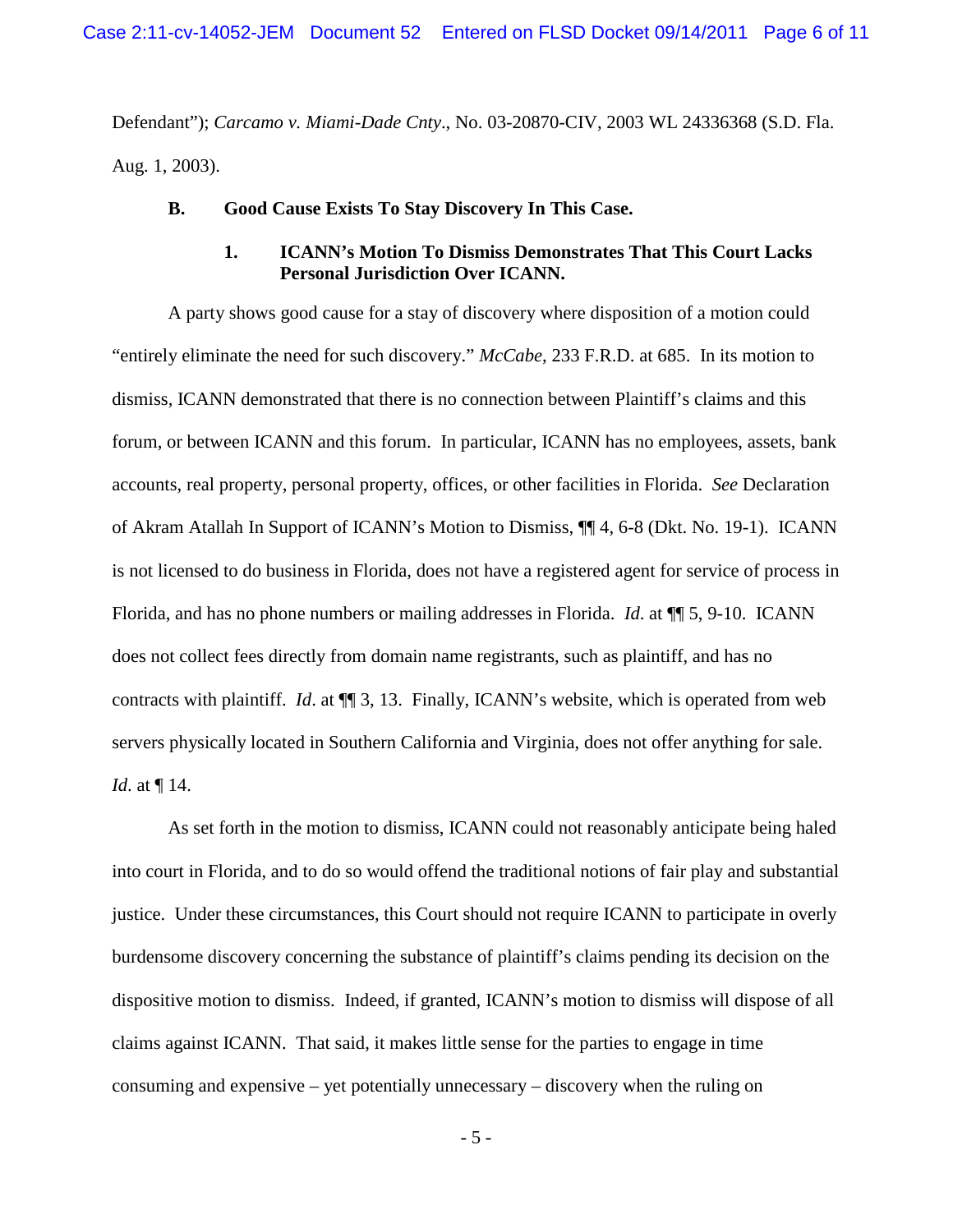ICANN's motion to dismiss could render those efforts a nullity.<sup>3</sup> In this case, "'[a] stay of discovery pending the determination of a dispositive motion is an eminently logical means to prevent wasting the time and effort of all concerned, and to make the most efficient use of judicial resources.'" *Chavous*, 201 F.R.D., at \* 2 (D.D.C. 2001); *see also McCabe*, 233 F.R.D. at 685 (A party shows good cause for a stay of discovery where disposition of a motion could "entirely eliminate the need for such discovery.").

Moreover, plaintiff will suffer no harm or prejudice from a stay of discovery pending the outcome of ICANN's motion to dismiss. A delay in discovery would not prejudice plaintiff's ability to respond to the motion to dismiss because that motion has been fully briefed. Moreover, a stay of discovery will benefit plaintiff for many of the same reasons it will benefit ICANN. Specifically, the stay will prevent both parties from incurring potentially unnecessary costs and from expending unnecessary effort.

This district's decision in *Mvisible Techs., Inc. v. Mixxer, Inc.*, No. 06-61792-CIV-COHN, 2007 WL 809677 (S.D. Fla. March 15, 2007) is directly on point. In *Mvisible Techs*, Plaintiff Mvisible, a Florida company, filed suit against defendants including Mixxer, a Washington company, in the Southern District of Florida. *Id*. at \*2. Mvisible alleged that the Florida court had personal jurisdiction over Mixxer based on Mixxer's website, which permitted Florida residents to engage in transactions with Mixxer from Florida. *Id*. at \*1. Mixxer moved

 $3$  In his initial disclosures, plaintiff identified 40 individuals who he believes may have discoverable information that plaintiff may use to support his claims, 16 of whom are ICANN employees. Discovery is therefore likely to be broad and burdensome. *See Chudasama*, 123 F.3d at 1367-68 ("Discovery imposes several costs on the litigant from whom discovery is sought. These burdens include the time spent searching for and compiling relevant documents; the time, expense, aggravation of preparing for and attending depositions; the costs of copying and shipping documents; and the attorneys' fees generated in interpreting discovery requests, drafting responses to interrogatories and coordinating responses to production requests, advising the client as to which documents should be disclosed and which ones withheld, and determining whether certain information is privileged. . . . Finally, discovery imposes burdens on the judicial system; scarce judicial resources must be diverted from other cases to resolve discovery disputes.").

The harm to ICANN in responding to such discovery is apparent. But "[i]f the district court dismisses a nonmeritorious claim before discovery has begun, unnecessary costs to the litigants and to the court system can be avoided." *Id*. at 1368.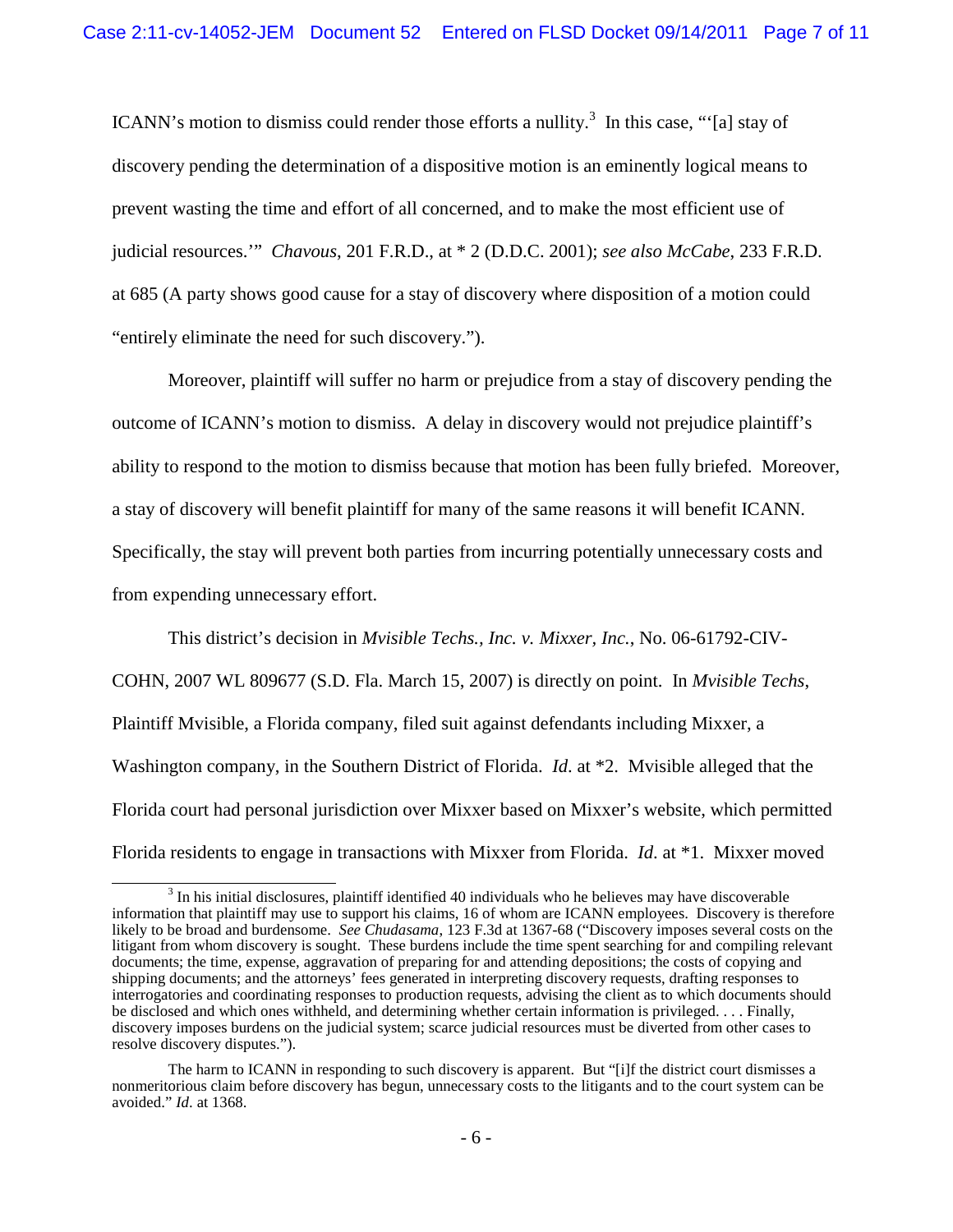to dismiss for lack of personal jurisdiction. In support of that motion, Mixxer submitted the sworn affidavit of its CEO, who stated that Mixxer did not have any property, bank accounts, stores, investments, warehouses, employees, investors, or partners in Florida, did not solicit business in Florida via television or radio, and had not purchased advertising space in any Florida newspaper. *Id*. Plaintiff opposed the motion and moved for limited jurisdictional discovery. Mixxer opposed that motion and moved to stay all discovery. *Id*. The court granted Mixxer's motion to stay discovery, but ordered Mixxer to respond to four limited interrogatories crafted by the court to aid in the court's jurisdictional analysis. The court stayed discovery on all issues not directly relating to jurisdiction. *Id*. at \*3.

Like the plaintiff in *Mvisible Tech*, plaintiff here seeks to base jurisdiction on ICANN's web presence and the international availability of the internet (although unlike Mvisible, ICANN's website does not permit Florida residents to engage in transactions with ICANN from Florida, as ICANN does not sell anything). Unlike *Mvisible Tech*, however, the jurisdictional issue has been fully briefed, and jurisdictional discovery is not needed. As such, this Court should follow *Mvisible Tech* and stay discovery on issues not directly relating to jurisdiction pending resolution of ICANN's motion to dismiss.<sup>4</sup>

## **2. Clear Eleventh Circuit Precedent Mandates That ICANN's Rule 12(b)(6) Challenge To The Legal Sufficiency Of Plaintiff's Claim Be Resolved Before Discovery Begins.**

An order staying discovery is also appropriate pending the Court's ruling on ICANN's motion to dismiss because ICANN has challenged the legal sufficiency of the amended complaint pursuant to Rule 12(b)(6) of the Federal Rules of Civil Procedure, for failure to state a

<sup>&</sup>lt;sup>4</sup> Furthermore, while the general rule is that participating in required court conferences and responding to discovery does not waive the defense of personal jurisdiction, *see Matthews v. Brookstone Stores, Inc*., 431 F. Supp. 2d 1219, 1226 (S.D. Ala. 2006), discovery in this case should be stayed pending a determination of the jurisdictional issues so ICANN does not in any way risk waiving its personal jurisdiction defense by participating in discovery on the merits.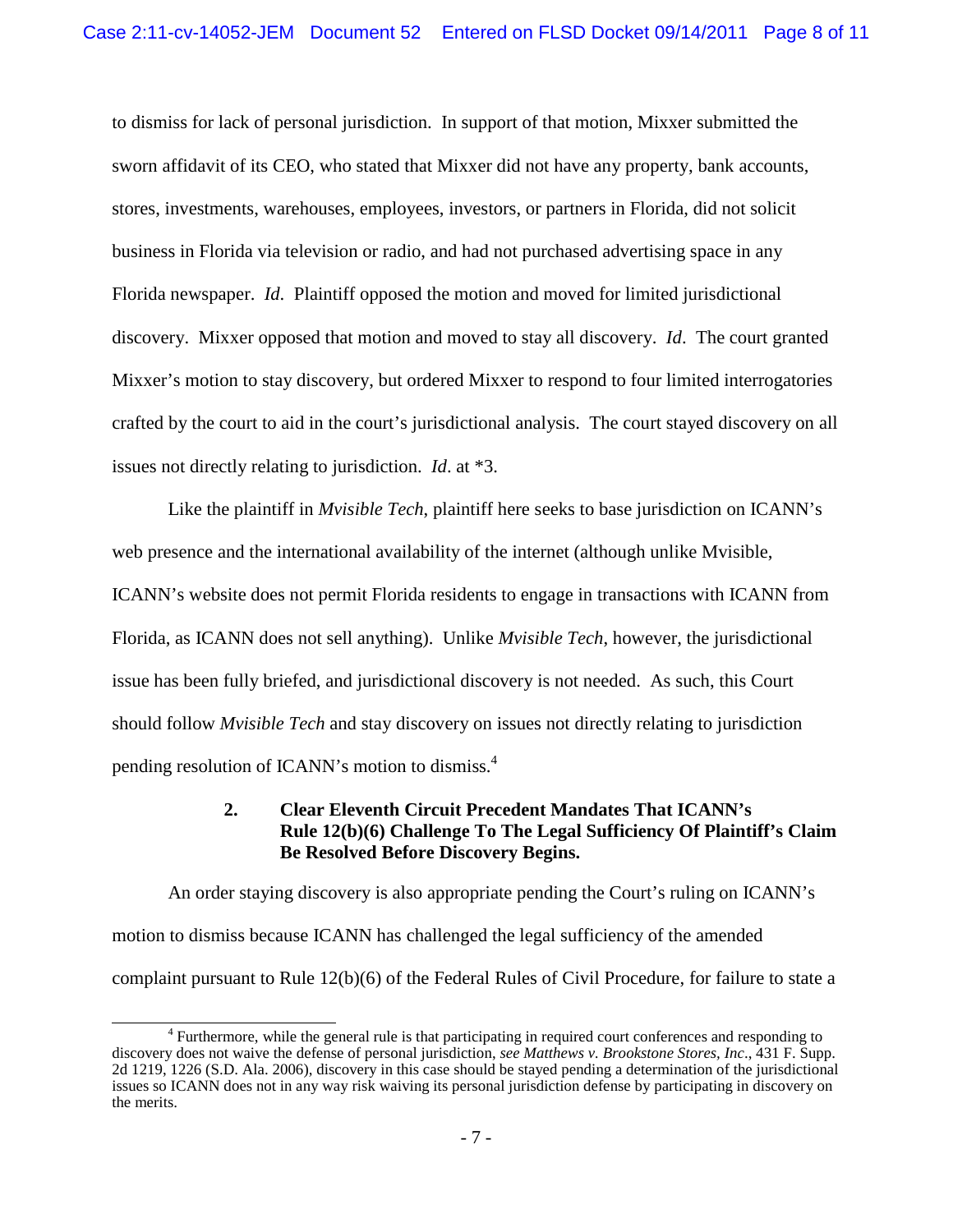claim against ICANN. Specifically, ICANN challenged plaintiff's amended complaint as being devoid of any allegations that would establish that ICANN created a foreseeable zone of risk of harming plaintiff, which is a "minimal threshold *legal* requirement for opening the courthouse doors" to plaintiff. *Kitchen v. K-Mart Corp*., 697 So. 2d 1200, 1202 (Fla. 1997) (quoting *McCain v. Florida Power Corp*., 593 So. 2d 500, 502 (Fla. 1992)).

Thus, ICANN's motion to dismiss is a "facial challenge[] to the legal sufficiency of a claim," which "presents a purely legal question" and does not require any "discovery before the court rules on the motion." *Chudasama*, 123 F.3d at 1367; *see also Moore*, 141 F. App'x at 807 (quoting *Chudasama*); *Horsely v. Feldt*, 304 F.3d 1125, 1131 n.2 (11th Cir. 2002) (quoting *Chudasama*). Under these circumstances, ICANN's motion to dismiss "should . . . be resolved *before* discovery begins." *Chudasama*, 123 F.3d at 1367 (emphasis added); *Moore*, 141 F. App'x at 807; *Redford*, 350 Fed. App'x at 346.

#### **IV. CONCLUSION**

Under the circumstances of this case, the Court should follow *Chudasama* and its progeny and stay discovery pending the Court's resolution of ICANN's dispositive motion to dismiss. If the Court grants any part of ICANN's motion to dismiss, it will entirely eliminate the need for discovery. A stay might also save the Court time it would otherwise lose adjudicating discovery disputes relating to ultimately unmeritorious claims. To allow discovery in this case to go forward and then have all or part of ICANN's motion to dismiss granted would cause exactly the sort of waste that the Eleventh Circuit decisions seek to avoid.

### **CERTIFICATE OF GOOD FAITH CONFERENCE**

Pursuant to Local Rule  $7.1(a)(3)(A)$ , on August 31, 2011, counsel for ICANN met and conferred with plaintiff in a good faith effort to resolve the issues presented in this motion, but

- 8 -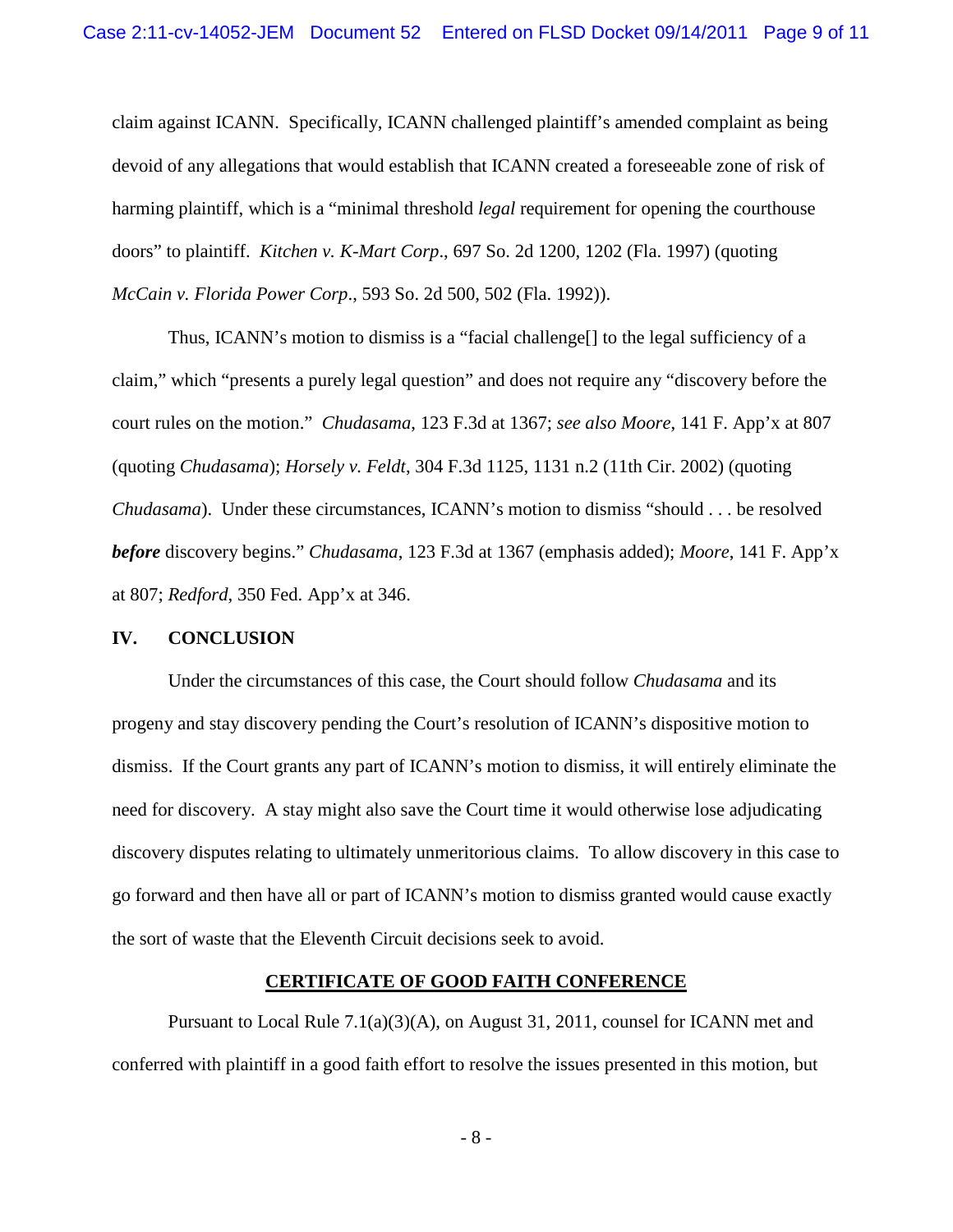Case 2:11-cv-14052-JEM Document 52 Entered on FLSD Docket 09/14/2011 Page 10 of 11

plaintiff would not agree to stay discovery pending resolution of ICANN's motion to dismiss.

Dated: September 14, 2011 Respectfully submitted,

/s/ Maria Ruiz

Maria Ruiz Florida Bar Number 182923 Kasowitz, Benson, Torres & Friedman LLP 1441 Brickell Avenue, Suite 1420 Miami, Florida 33131<br>Telephone: (786) 5 Telephone: (786) 587-1044<br>Facsimile: (305) 675-2601 Facsimile: (305) 675-2601<br>Email: MRuiz@kasowi  $MRuiz@kasowitz.com$ 

Kathleen P. Wallace (Admitted *Pro Hac Vice*) Jones Day 555 S. Flower Street, 50th Floor Los Angeles, CA 90071<br>Telephone: (213) 489 Telephone: (213) 489-3939<br>Facsimile: (213) 243-2539 Facsimile: (213) 243-2539<br>Email: kwallace@iones kwallace@jonesday.com

*Attorneys for Defendant Internet Corporation for Assigned Names and Numbers, Inc.*